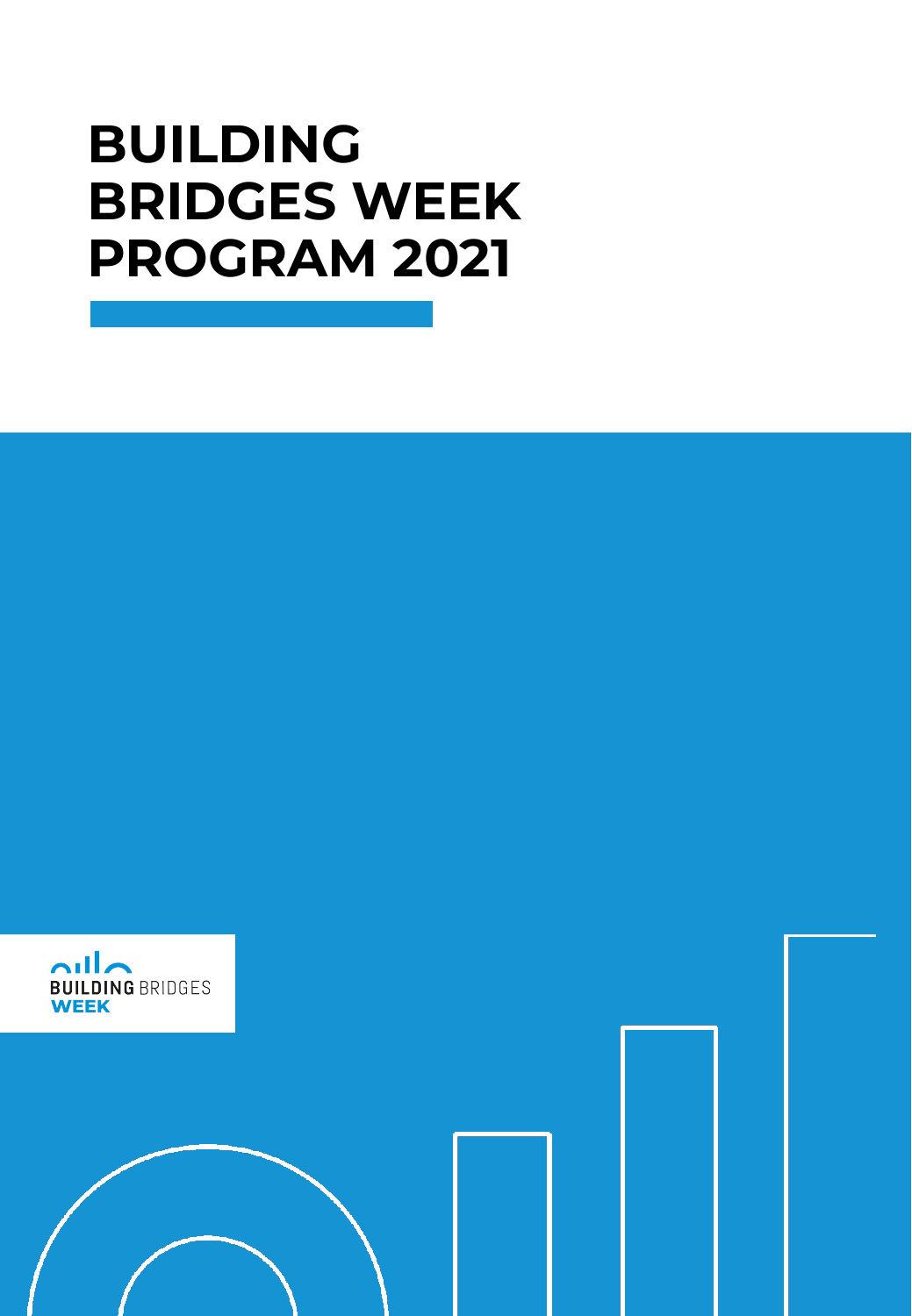

| <b>8H00-9H30 CET</b>               |                                                                                                                                                        |
|------------------------------------|--------------------------------------------------------------------------------------------------------------------------------------------------------|
| Maison de la Paix                  | <b>THEMATIC ENGAGEMENT FUNDS</b>                                                                                                                       |
| Petal 5 - Room C1                  | PeaceNexus / Pictet                                                                                                                                    |
| Impact Hub                         | <b>BREAKFAST PITCHES WITH ACCELERATE2030 ENTREPRENEURS</b>                                                                                             |
| Grand Salon                        | Impact Hub                                                                                                                                             |
| Forum Genève                       | <b>FINANCE FOR IMPACT</b>                                                                                                                              |
| Auditorium Brusio                  | Economics of Mutuality                                                                                                                                 |
| Forum Genève<br>Auditorium Akashi  | <b>DIGITAL STRATEGIES FOR CONNECTING IMPACT ECOSYSTEMS &amp;</b><br><b>INNOVATIVE FINANCIAL SERVICES</b><br>Delio Group / Beyond Animal / Impact Agora |
| Forum Genève<br>Auditorium Donghai | <b>FUNDING TRANSFORMATIVE CHANGES: WHAT IF WE HAD IT ALL</b><br><b>WRONG?</b><br>Ashoka / Collaboratio Helvetica                                       |
| Impact Hub                         | <b>MOBILIZING PRIVATE FINANCE FOR UNDERSERVED SECTORS</b>                                                                                              |
| Grand Salon                        | Blended Finance Group                                                                                                                                  |

| <b>8HOO-12HOO</b> CET |                                                      |
|-----------------------|------------------------------------------------------|
| Warwick Geneva        | <b>GENDER LENS INITIATIVE FOR SWITZERLAND (GLIS)</b> |
| Mont-Blanc Jura       | SFG / AlphaMundi                                     |

| <b>10H00-11H30</b> CET                 |                                                                                                          |
|----------------------------------------|----------------------------------------------------------------------------------------------------------|
| Maison de la Paix<br>Petal 5 - Room CI | <b>HOW TO EMBARK ON AN IMPACT INVESTING JOURNEY - A</b><br><b>WORKSHOP WITH PRACTITIONERS</b><br>GIIN    |
| Forum Genève<br>Auditorium Galata      | <b>TRANSITION FINANCING: THE ROLE OF PRIVATE SECTOR FINANCING</b><br>IN CLIMATE CHANGE MITIGATION<br>SBA |
| Forum Genève                           | <b>TRENDSETTERS: PRACTICES OF TRANSFORMATIONAL INVESTORS</b>                                             |
| Auditorium Brusio                      | Mercer Switzerland                                                                                       |
| Forum Genève<br>Auditorium Akashi      | LEVERAGING THE FINANCIAL SECTOR TO ACHIEVE DECENT WORK<br><b>FOR ALL</b><br>ILO                          |
| Forum Genève                           | <b>COCOA VALUE CHAIN</b>                                                                                 |
| Auditorium Donghai                     | AlphaMundi                                                                                               |
| Impact Hub                             | CAN WE WIN THE NET ZERO RACE ONLY WITH CO2 REDUCTION?                                                    |
| <b>Grand Salon</b>                     | Reyl/Asteria                                                                                             |
| Campus Biotech                         | <b>DATA WORKSHOP: MEASURING THE SOCIAL DIMENSION OF</b>                                                  |
| <b>Innovation Park</b>                 | <b>SUSTAINABLE FINANCE</b>                                                                               |
| <b>SDG Solution Space</b>              | Geneva 2030                                                                                              |

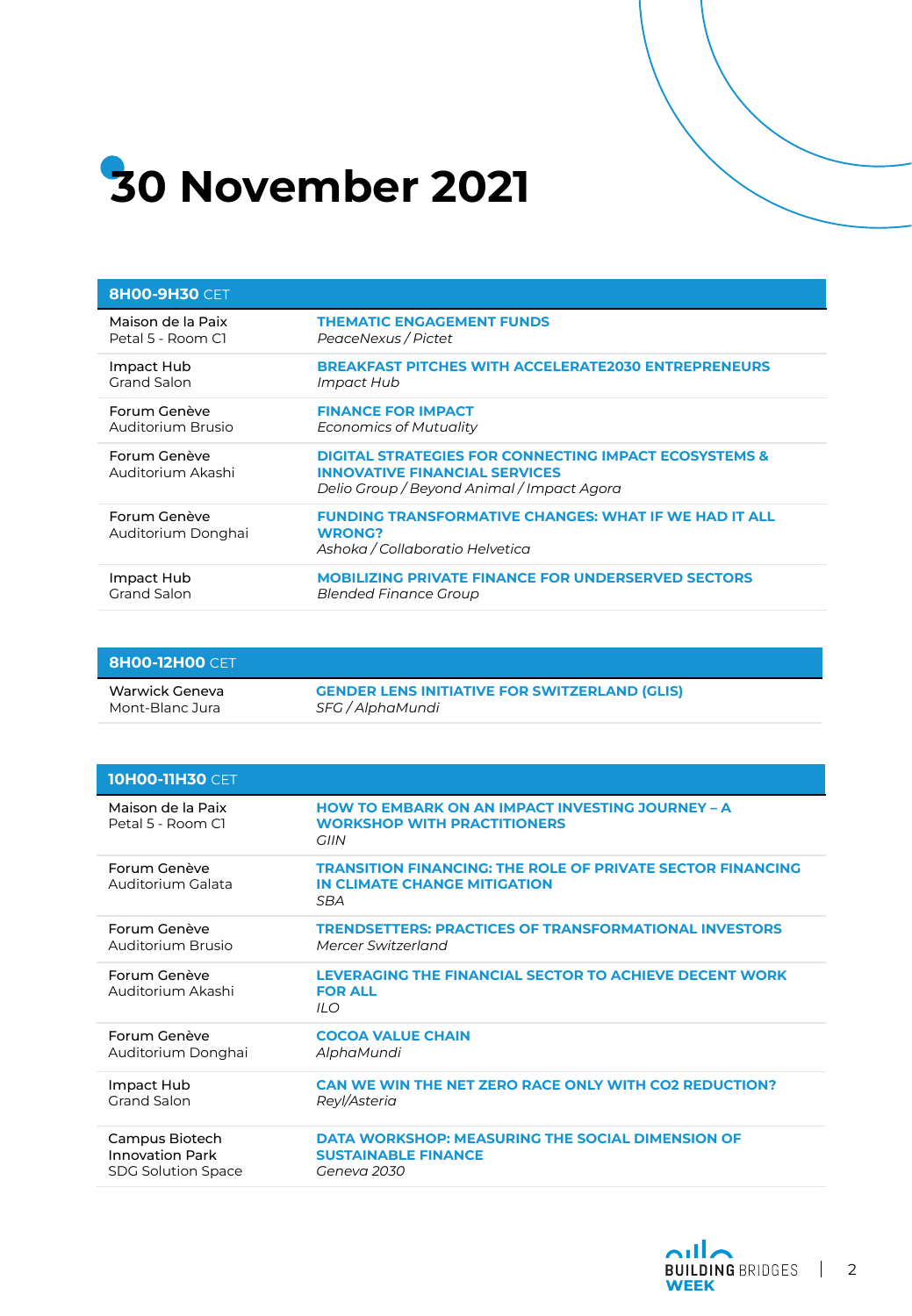# **30 November 2021**

| <b>12H00-14H00 CET</b>             |                                                                                                                                                                                                                                                                                                                                                    |
|------------------------------------|----------------------------------------------------------------------------------------------------------------------------------------------------------------------------------------------------------------------------------------------------------------------------------------------------------------------------------------------------|
| PwC Geneva<br>Mont-Fort Saleina    | <b>MAINSTREAMING SUSTAINABILITY - THEMED INVESTMENT</b><br><b>PRODUCTS</b><br>PwC.                                                                                                                                                                                                                                                                 |
|                                    |                                                                                                                                                                                                                                                                                                                                                    |
| <b>12H30-14H00 CET</b>             |                                                                                                                                                                                                                                                                                                                                                    |
| Maison de la Paix<br>Petal 5-C1    | <b>WHEN REALITY AND AMBITION COLLIDE - HOW TO CONVERT SDGS</b><br>AND PARIS-AGREEMENT TARGETS INTO CONCRETE RULES AND<br><b>GUIDELINES IN THE PRE-INVESTMENT AND POST-DUE DILIGENCE</b><br>Climate Endowment Group/Drawdown Switzerland / The Institutional<br>Investors Group on Climate Change / The United Nationas Joint Staff<br>Pension Fund |
| Forum Genève<br>Auditorium Galata  | <b>OPPORTUNITIES AND CHALLENGES OF INVESTMENT IN</b><br><b>BIODIVERSITY RESTORATION</b><br><b>UBP</b>                                                                                                                                                                                                                                              |
| Forum Genève<br>Auditorium Brusio  | <b>SESSION BY BNP PARIBAS</b><br><b>BNP Paribas</b>                                                                                                                                                                                                                                                                                                |
| Forum Genève<br>Auditorium Akashi  | <b>TRANSITION FINANCE - INSIGHTS FROM A SCOPING STUDY ON</b><br><b>SWITZERLAND</b><br><b>WWF Switzerland</b>                                                                                                                                                                                                                                       |
| Forum Genève<br>Auditorium Donghai | <b>REGENERATIVE AGRICULTURE: FINANCE IN ACTION</b><br><b>SFG / PPT</b>                                                                                                                                                                                                                                                                             |
| Impact Hub<br>Grand salon          | <b>UNLOCKING THE SME FINANCING PARADOX: A \$200Bn</b><br><b>OPPORTUNITY TO ACCELERATE SUSTAINABILITY WITH LOW</b><br><b>DEFAULT RATES AND GOOD RETURNS</b><br>ITC / Eastern & Southern African Trade Development Bank / SIFEM                                                                                                                      |

| <b>14H30-16H00 CET</b>                 |                                                                                                                                                             |
|----------------------------------------|-------------------------------------------------------------------------------------------------------------------------------------------------------------|
| Maison de la Paix<br>Petal 5 - Room Cl | <b>BEYOND GREEN - INTEGRATING HUMAN RIGHTS IN SUSTAINABLE</b><br><b>FINANCE AGENDA</b><br>Geneva Center for Business and Human Rights / Thun Group of Banks |
| Forum Genève<br>Auditorium Brusio      | <b>BIGFINTECH AND SUSTAINABILITY: THE NECESSARY CONVERGENCE</b><br>UNDP/UNCDF                                                                               |
| Forum Genève<br>Auditorium Akashi      | THE FINANCIAL SECTOR'S LEVERAGING POWER TOWARDS A JUST<br><b>TRANSITION</b><br>UNEP-FI/ILO                                                                  |
| Forum Genève<br>Auditorium Donghai     | <b>IMPACT: BEYOND REPORTING</b><br><b>DPAM</b>                                                                                                              |
| Impact Hub<br>Grand Salon              | THE ROLE OF FINANCE TO END MODERN SLAVERY AND HUMAN<br><b>TRAFFICKING</b><br>Mission of Liechtenstein / United Nations University / Walk Free               |

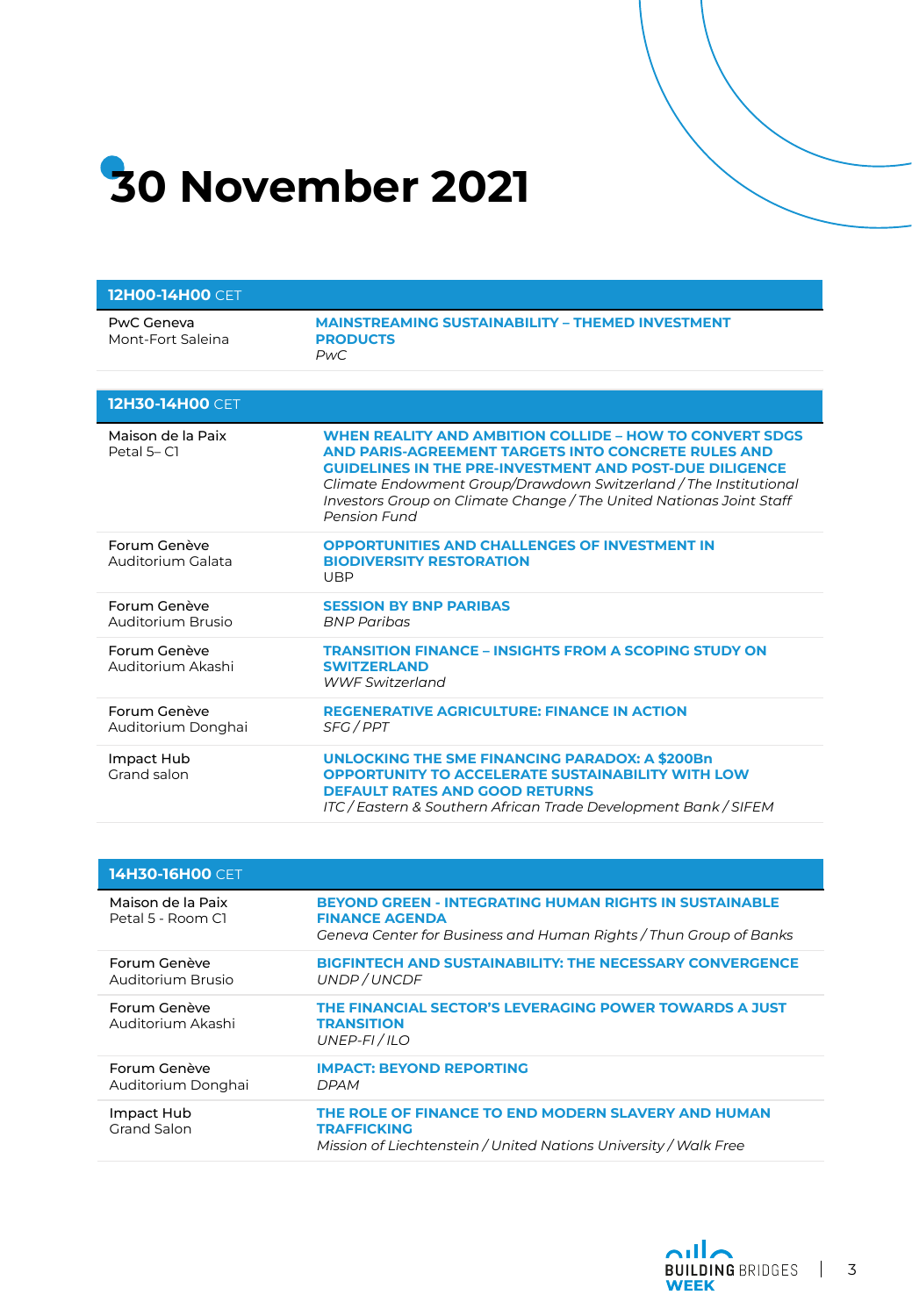# **30 November 2021**

**14H30-19H00** CET

| Forum Genève                      | <b>GENEVA SUMMIT ON SUSTAINABLE FINANCE</b>                                                                                      |
|-----------------------------------|----------------------------------------------------------------------------------------------------------------------------------|
| Auditorium Galata                 | UNIGE / SFG / GFRI / SFI                                                                                                         |
| <b>16H30-18H CET</b>              |                                                                                                                                  |
|                                   |                                                                                                                                  |
| Maison de la Paix                 | <b>FEEDING THE FUTURE</b>                                                                                                        |
| Petal 5 - Room C1                 | Credit Suisse                                                                                                                    |
| Forum Genève<br>Auditorium Brusio | SUSTAINABLE FINANCE TECHNOLOGY: WORKSHOP ON NOVEL ESG<br><b>DATA SOLUTIONS</b><br>SSF/ZHAW                                       |
| Forum Genève<br>Auditorium Akashi | <b>AVOIDING A LOST GENERATION: HOW CAN INVESTORS PLAY A ROLE</b><br>IN CREATING OPPORTUNITIES FOR YOUTH?<br><b>Horizon Group</b> |
| Forum Genève                      | <b>DATA AND BENCHMARKS ON PRIVATE ASSET IMPACT FUNDS</b>                                                                         |
| Auditorium Donghai                | Tameo Impact Fund Solutions                                                                                                      |
| Impact Hub                        | <b>FINANCIAL INNOVATION FOR HUMANITARIAN CAUSES</b>                                                                              |
| <b>Grand Salon</b>                | AlphaMundi                                                                                                                       |

| <b>19H30 - 20H30</b> CET |                               |
|--------------------------|-------------------------------|
| Forum Genève             | <b>ART AND SUSTAINABILITY</b> |
| Auditorium Brusio        | Simon Studer Art              |

| <b>19H30 – 21H</b> CET |                                                    |
|------------------------|----------------------------------------------------|
| Forum Genève           | <b>SUSTAINABLE FINANCE HACK - CLOSING CEREMONY</b> |
| Auditorium Galata      | Open Geneva / Canton of Genève / UNITAR / UNIGE    |



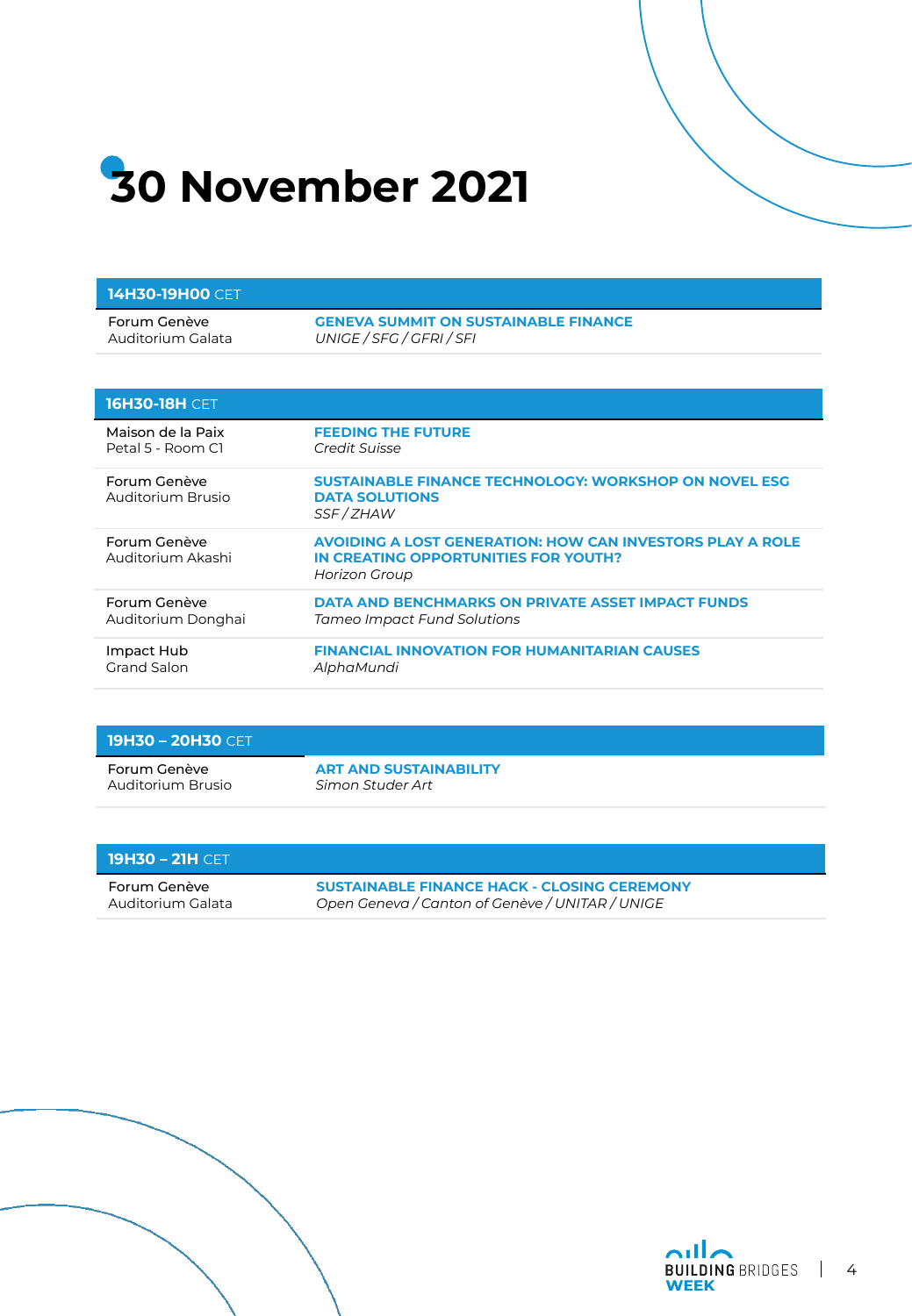## **1 st December 2021**

| <b>8H00-9H30 CET</b>                   |                                                                                                                                                                                                       |
|----------------------------------------|-------------------------------------------------------------------------------------------------------------------------------------------------------------------------------------------------------|
| Maison de la Paix<br>Petal 5 - Room Cl | <b>ECONOMICS OF IMPACT: THE NEW FRONTIER FOR IMPACT</b><br><b>MEASUREMENT AND MANAGEMENT</b><br>F.SG                                                                                                  |
| Forum Genève<br>Auditorium Galata      | <b>CONNECTING THE DOTS BETWEEN INVESTORS AND NATIONAL SDG</b><br><b>PLANS: ACTIVATING MULTISTAKEHOLDER COLLABORATIONS TO</b><br><b>SOURCE SME INVESTMENTS AT SCALE</b><br>SDG Lab / Ground Up Project |
| Forum Genève<br>Auditorium Brusio      | <b>TOMORROW'S ECONOMY IS CIRCULAR: OPPORTUNITIES AND</b><br><b>CHALLENGES FOR FINANCING THE TRANSITION TO A CIRCULAR</b><br><b>ECONOMY</b><br>Impact Hub / Circular Economy / Intent                  |
| Forum Genève<br>Auditorium Akashi      | <b>FINTECH FOR ASIA'S BLUE ECONOMY</b><br>Ocean Assets Institute                                                                                                                                      |
| Forum Genève<br>Auditorium Donghai     | THE IMPERATIVE OF MEASURING IMPACT: OPTIMIZING IMPACT<br><b>INVESTING DATA COLLECTION AND IMPACT MEASUREMENT</b><br><b>APPROACH AND REGULATION - CHALLENGES AND WAY FORWARD</b><br><b>IHEID</b> / IMD |
| Impact Hub<br>Grand Salon              | <b>MOBILIZING PHILANTHROPIC CAPITAL IN IMPACT INVESTING</b><br>iGravity / ILFF / Roots of Impact                                                                                                      |

| <b>10H00-11H30 CET</b>                                                |                                                                                                                                                                                                           |
|-----------------------------------------------------------------------|-----------------------------------------------------------------------------------------------------------------------------------------------------------------------------------------------------------|
| Maison de la Paix<br>Petal 5 - Room C1                                | <b>HOW TO MANAGE SUSTAINABILITY IMPACTS: A WORKSHOP</b><br><b>DEMONSTRATING THE IMPACT MANAGEMENT PLATFORM WEBSITE</b><br><b>IMP</b>                                                                      |
| Forum Genève<br>Auditorium Galata                                     | « FOOD REVOLUTION »: IS TECHNOLOGY GOING TO DISRUPT THE<br><b>ENTIRE FOOD AND BEVERAGE VALUE CHAIN?</b><br>EFG International                                                                              |
| Forum Genève<br>Auditorium Brusio                                     | <b>SHEDDING LIGHT ON THE ESG JUNGLE</b><br>SSF/AMAS                                                                                                                                                       |
| Forum Genève<br>Auditorium Akashi                                     | <b>TRAGEDY OF THE HORIZONS</b><br>Observatoire de la Finance / CFA Institute / Institut de démographie et<br>socio-économie                                                                               |
| Forum Genève<br>Auditorium Donghai                                    | <b>MEASUREMENT, MONITORING &amp; MARKETPLACE TWO SDG ORIENTED-</b><br><b>CASES: NATURE-BASED AND PEOPLE-&amp; NATURE-FIRST</b><br><b>INFRASTRUCTURE INVESTMENTS IN EMERGING MARKETS</b><br>AxessThinkTank |
| Impact Hub<br><b>Grand Salon</b>                                      | <b>HOW TO MAINSTREAM IMPACT INVESTMENT</b><br><b>SIIA</b>                                                                                                                                                 |
| Campus Biotech<br><b>Innovation Park</b><br><b>SDG Solution Space</b> | <b>DATA WORKSHOP 2: MEASURING NATURE</b><br>Geneva 2030 Ecosystem / IISD / SDG Lab                                                                                                                        |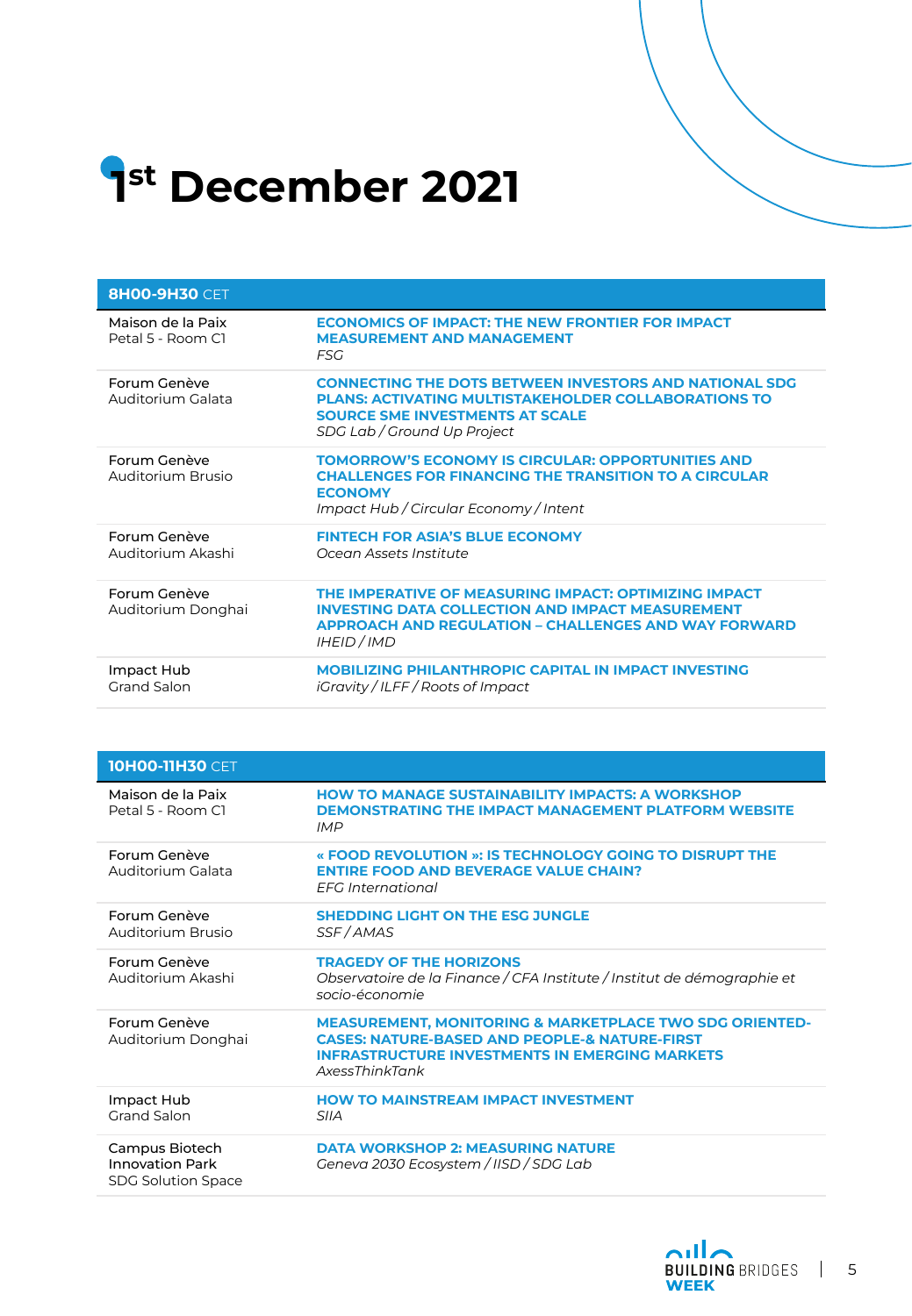## **1 st December 2021**

| <b>12H30-14H00 CET</b>                 |                                                                                                                                                           |
|----------------------------------------|-----------------------------------------------------------------------------------------------------------------------------------------------------------|
| Maison de la Paix<br>Petal 5 - Room C1 | EU TAXONOMY AND NEW REPORTING REQUIREMENTS FOR<br><b>COMPANIES AND FINANCIAL MARKETS PARTICIPANTS</b><br>IHEID / ExEd                                     |
| Forum Genève<br>Auditorium Galata      | <b>STAKEHOLDERS GOVERNANCE AND TRANSPARENCY FOR A TRIPLE</b><br><b>IMPACT ECONOMY</b><br>Intent / $B$ Lab                                                 |
| Forum Genève<br>Auditorium Brusio      | <b>TWELVE LESSONS LEARNED IN GENDER LENS INVESTING</b><br><b>ITC SheTrades Invest</b>                                                                     |
| Forum Genève<br>Auditorium Akashi      | SWISS IMPACT INVESTING: GOING FROM 1% TO 10% OF SWISS ASSETS<br><b>BY 2030</b><br>AlphaMundi                                                              |
| Forum Genève<br>Auditorium Donghai     | <b>HOW INNOVATIVE PRODUCTS CAN HELP BRIDGE THE GAP BETWEEN</b><br><b>DEMAND AND SUPPLY</b><br>Symbiotics                                                  |
| Impact Hub<br><b>Grand Salon</b>       | <b>REAL BLENDING, ATTRACTING PRIVATE CAPITAL TO GLOBAL HEALTH:</b><br><b>NEW MODELS ADDRESSING OLD CHALLENGES</b><br>Global Fund to fight AIDS / GF / HFC |

| <b>14H30-16H00 CET</b>                 |                                                                                                                                                                                                       |
|----------------------------------------|-------------------------------------------------------------------------------------------------------------------------------------------------------------------------------------------------------|
| Maison de la Paix<br>Petal 5 - Room Cl | <b>ESG AS A VECTOR OF INDUSTRY TRANSFORMATION</b><br>Horizon Group and Eurasia Competitiveness Institute                                                                                              |
| Forum Genève<br>Auditorium Brusio      | <b>CREATING A MARKET FOR INVESTING IN PEACE: THE NEXT BIG</b><br><b>CHALLENGE FOR THE INTERNATIONAL SYSTEM</b><br><b>SFG/PPT</b>                                                                      |
| Forum Genève<br>Auditorium Akashi      | <b>DIGITAL HUB OF TREASURY SOLUTIONS (DHOTS) - GLOBAL UNHCR</b><br><b>TREASURY AND RISK MANAGEMENT POWERED BY FINANCIAL</b><br><b>SERVICES TECHNOLOGY USING GINTECH APPLICATIONS</b><br>UNHCR / UNICC |
| Impact Hub<br>Grand Salon              | <b>SCALING SDG3 INNOVATIONS FROM THE GLOBAL SOUTH</b><br>Impact Hub Geneva / Accelerate2030                                                                                                           |

| <b>14H30 – 18H</b> CFT            |                                                                                                                 |
|-----------------------------------|-----------------------------------------------------------------------------------------------------------------|
| Forum Genève<br>Auditorium Galata | <b>SCALING PRIVATE INVESTMENTS FOR IMPACT: SUCCESS FACTORS</b><br>OF PUBLIC-PRIVATE COLLABORATION<br>SSF / SECO |

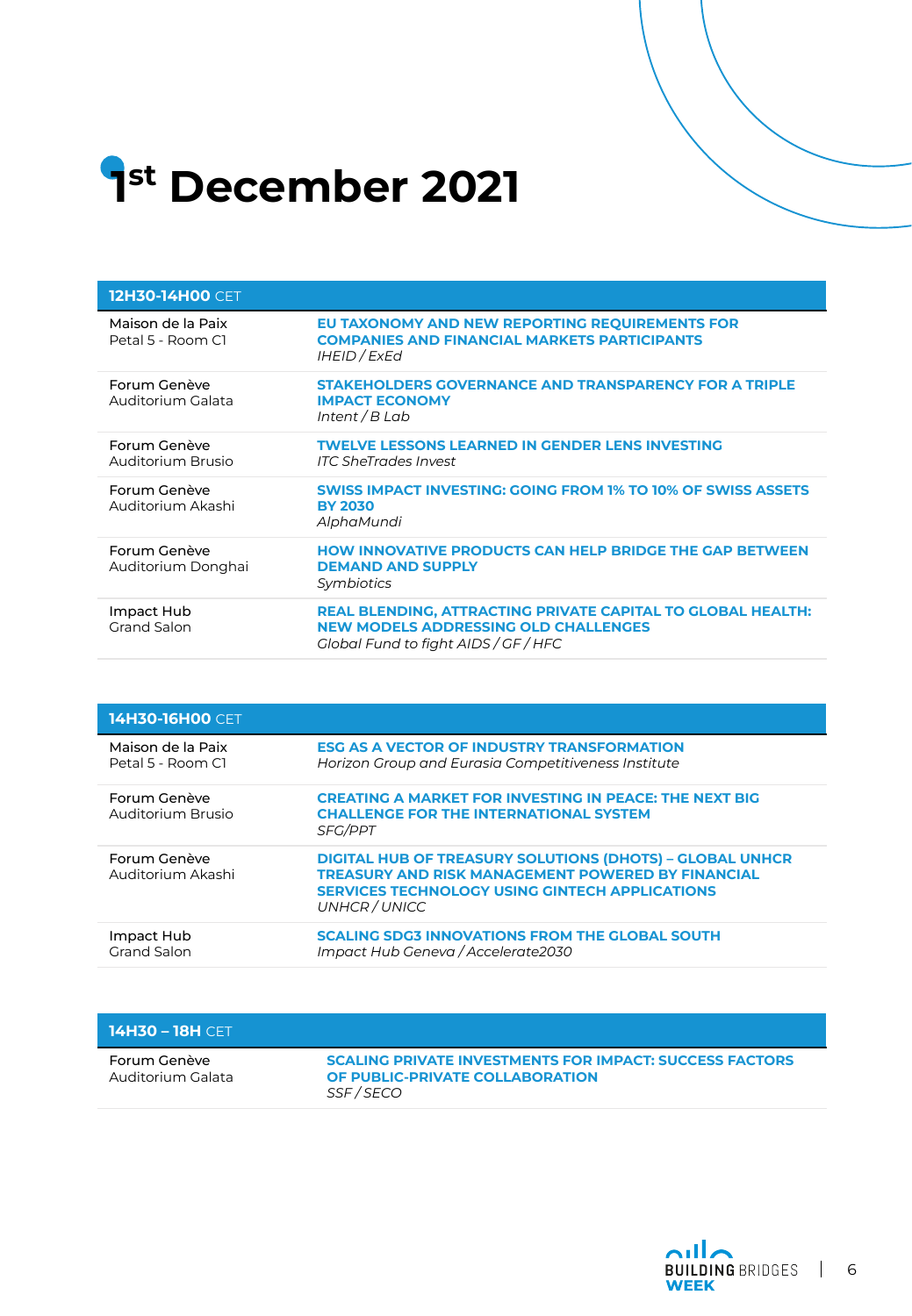## **1 st December 2021**

| <b>16H30-18H CET</b>                   |                                                                                                                                                                                     |
|----------------------------------------|-------------------------------------------------------------------------------------------------------------------------------------------------------------------------------------|
| Maison de la Paix<br>Petal 5 - Room Cl | SOCIAL TAXONOMIES: THE NEXT FRONTIER IN CLASSIFYING<br><b>SUSTAINABLE ECONOMIC ACTIVITIES</b><br><b>IISD</b>                                                                        |
| Forum Genève<br>Auditorium Brusio      | <b>BUILDING BRIDGES BETYEEN IMPACT VENTURES &amp; INVESTORS</b><br>Impact Agora                                                                                                     |
| Forum Genève<br>Auditorium Akashi      | <b>CONDITIONALLY GREEN - PUBLIC BANKS AND GREEN INVESTMENT IN</b><br><b>THE POST-COVID ERA</b><br>IHEID / Lund University / UNCTAD / Institute for Innovation and Public<br>Purpose |
| Forum Genève<br>Auditorium Donghai     | <b>CARBON REMOVAL: AN EMERGING CLIMATE FINANCE THEMATIC</b><br>Blended Finance Group / Global Carbon Removal Partnership / South<br>Pole                                            |
| Impact Hub<br><b>Grand Salon</b>       | <b>FINANCING SDG 3 (HEALTH): THE CASE OF HEPATITIS C ELIMINATION</b><br><b>DNDi</b>                                                                                                 |

| 19H30 – 21H CET                     |                                                                                                         |
|-------------------------------------|---------------------------------------------------------------------------------------------------------|
| Forum Genève<br>- Auditorium Galata | <b>FACTORY 17: THE PIONEERS OF TODAY SHAPING THE WORLD OF</b><br><b>TOMORROW</b><br>Impact Hub / Intent |



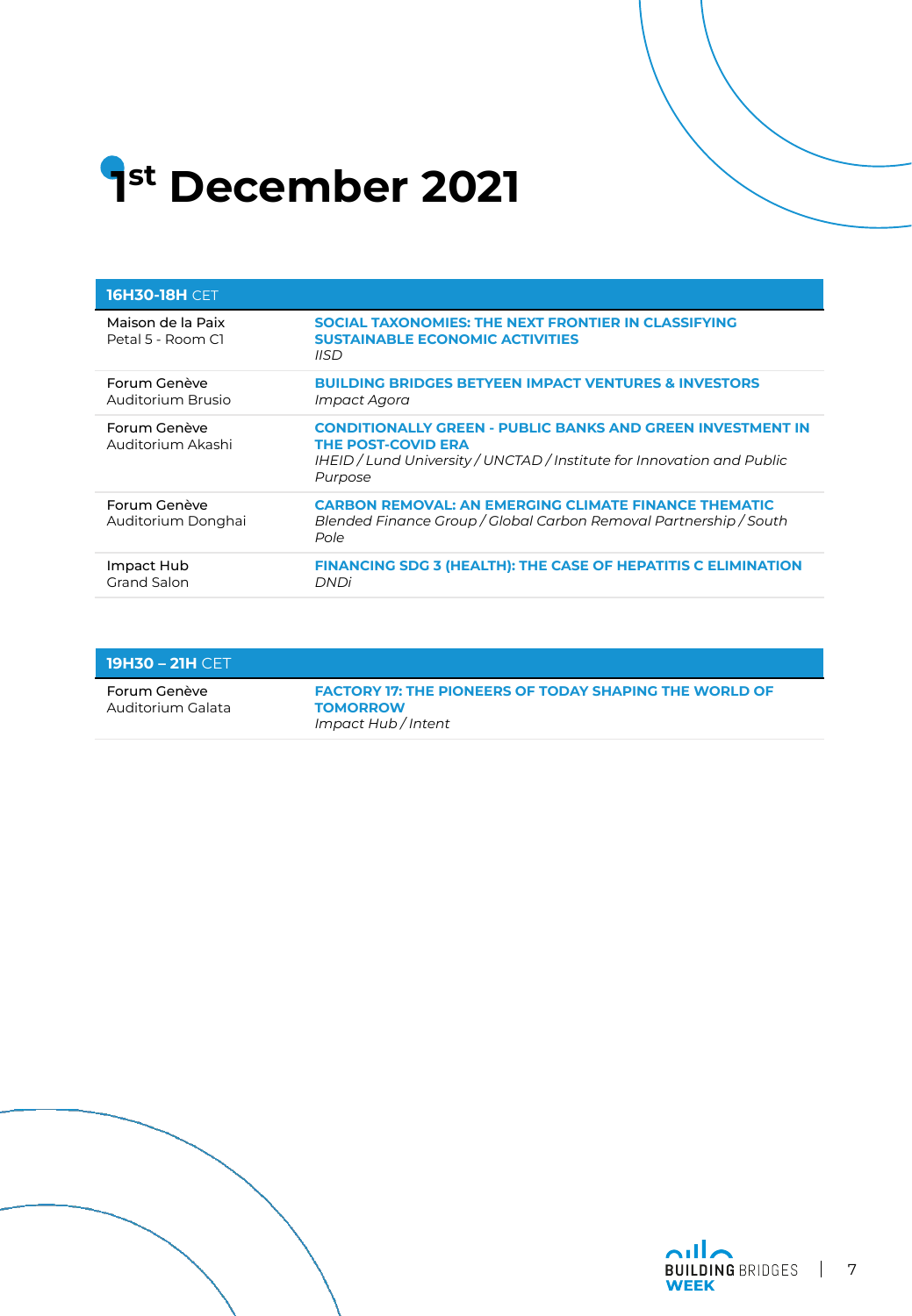### **2nd December 2021**

| <b>8НОО-9Н30 СЕТ.</b>                  |                                                                                                                                               |
|----------------------------------------|-----------------------------------------------------------------------------------------------------------------------------------------------|
| Maison de la Paix<br>Petal 5 - Room C1 | <b>REALIZING EFFECTIVE NET ZERO INVESTMENT STRATEGIES</b><br>Blended Finance Group / Global Carbon Removal Task Force / South Pole<br>/ Aviva |
| Impact Hub<br><b>Grand Salon</b>       | <b>FINANCING SUSTAINABLE INITIATIVES AND ENTERPRISES:</b><br><b>INNOVATIVE MEANS</b><br>Geneva Centre for Philanthropy UNIGE                  |

| <b>BH00-17h00</b> CET.                                        |                                                 |
|---------------------------------------------------------------|-------------------------------------------------|
| Forum Genève<br>Auditorium Galata, Brusio,<br>Akashi, Donghai | <b>SDG FINANCE GENEVA SUMMIT</b><br><b>UNDP</b> |

| <b>10H00-11H30</b> CET                 |                                                                                           |
|----------------------------------------|-------------------------------------------------------------------------------------------|
| Maison de la Paix<br>Petal 5 - Room C1 | THE RACE TO NET ZERO: HOW TO DECARBONIZE INVESTMENT<br><b>PORTFOLIOS</b><br>Lombard Odier |
| Impact Hub<br>Grand Salon              | THE BIG BLUE OPPORTUNITY<br>Barclays Bank                                                 |

| <b>12H30-14H00 CET</b>                 |                                                                                                                                           |
|----------------------------------------|-------------------------------------------------------------------------------------------------------------------------------------------|
| Maison de la Paix<br>Petal 5 - Room C1 | <b>ALIGNING FINANCIAL FLOWS WITH SDG 14 &amp; 15: [LIFE ON LAND AND</b><br><b>BELOW WATER]</b><br>Swiss Environment Ministry / UNEP / WWF |
| Impact Hub                             | <b>SESSION BY EDMOND DE ROTSCHILD</b>                                                                                                     |
| <b>Grand Salon</b>                     | <i>FDR</i>                                                                                                                                |
| Pictet                                 | <b>SESSION BY PICTET</b>                                                                                                                  |
| Auditorium Charles Pictet              | <b>Pictet</b>                                                                                                                             |

| <b>14H30-16H00 CET</b>                 |                                                                                                                                                                                         |
|----------------------------------------|-----------------------------------------------------------------------------------------------------------------------------------------------------------------------------------------|
| Maison de la Paix<br>Petal 5 - Room C1 | <b>SWISS RETAIL BANKING SECTOR - IS THE SUSTAINABILITY</b><br><b>TRANSFORMATION ON TRACK?</b><br><b>WWF Switzerland</b>                                                                 |
| Impact Hub<br>Grand Salon              | <b>CLIMATE FINANCE ACROSS PUBLIC AND PRIVATE MARKET -</b><br><b>DISCUSSING AND PRESENTING IMPACT INVESTMENT SOLUTIONS FOR</b><br><b>CLIMATE ACTION</b><br><b>Blue Orchard/Schroders</b> |